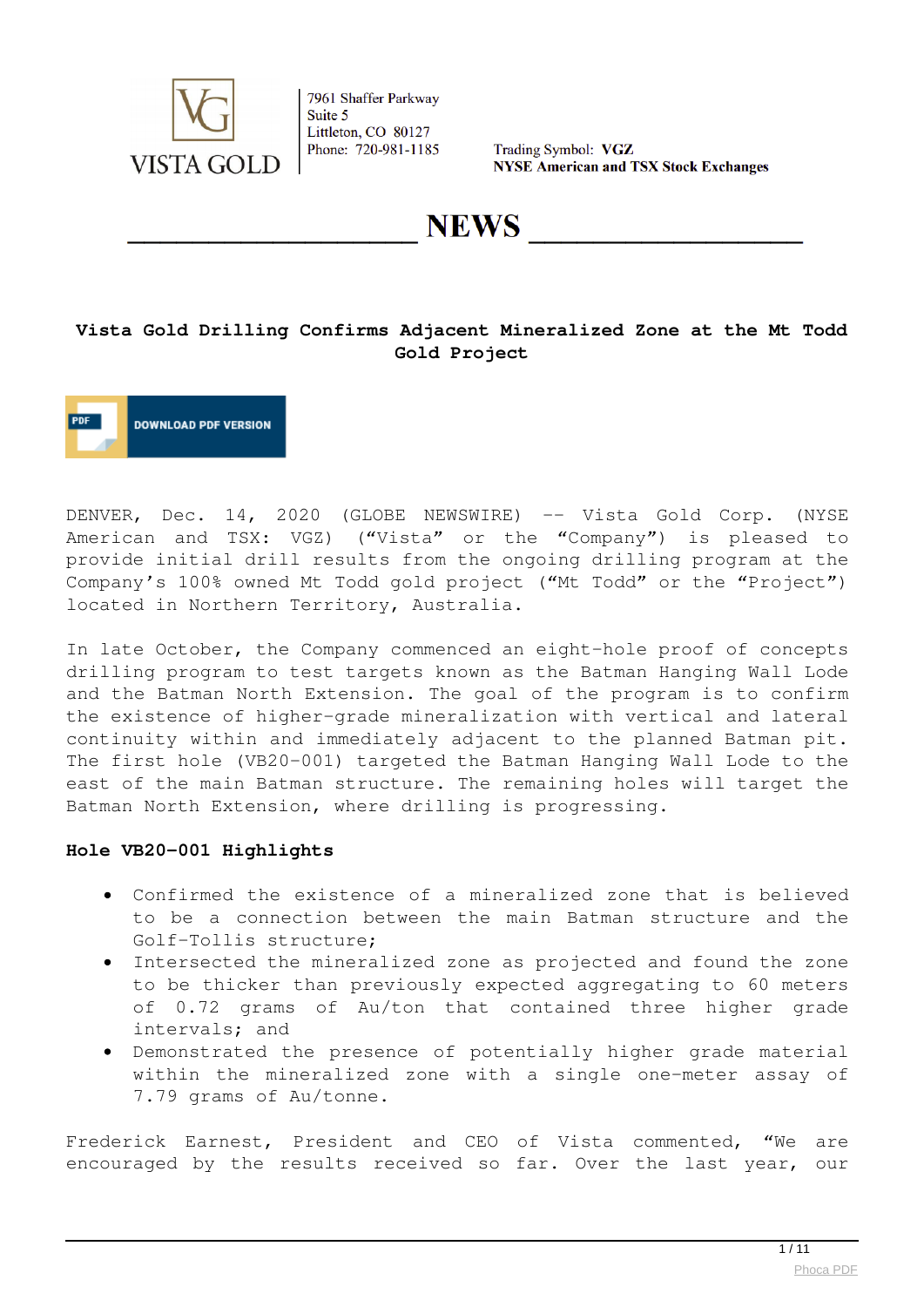

Trading Symbol: VGZ **NYSE American and TSX Stock Exchanges** 

## **NEWS**

#### **Vista Gold Drilling Confirms Adjacent Mineralized Zone at the Mt Todd Gold Project**

geologists have been evaluating the potential continuity and connectivity of the mineralized structures extending from the Batman deposit northeast ~5.4 Km to the Quigleys deposit. The results of this first hole confirm our initial interpretation and suggest that additional drilling could result in the basis for an increase in the mineral resource estimates both within and outside the currently designed Batman pit. We are now drilling the third of three holes on a fence across the Batman North Extension. Should the results from these next three holes confirm an extension of the structure and mineralization that forms the Batman deposit, additional drilling could ultimately lead to future changes to the mine design." [Vista](https://www.globenewswire.com/Tracker?data=GKKAU9_IlnPUG3gdEspjJ0htCfICd_t5LTsZhWb2GLVBByMqhv0SiTkHeq3URU2O3PPhnue14f8FRbZpEDe0xOGYM_mULpUnWlpulFOAUR4=) [Gold CEO Video](https://www.globenewswire.com/Tracker?data=GKKAU9_IlnPUG3gdEspjJ0htCfICd_t5LTsZhWb2GLVBByMqhv0SiTkHeq3URU2O3PPhnue14f8FRbZpEDe0xOGYM_mULpUnWlpulFOAUR4=)

The assay results are summarized below.

Notes to Assay Results Table: Results are based on ore grade 50g fire assay for Au and four acid ICP-OES for Cu.

Intersections are from diamond core drilling with half-core samples.

Core sample intervals were constrained by geology, alteration or structural boundaries, intervals varied between a minimum of 0.2 meters to a maximum of 1.2 meters. Mean grades have been calculated on a 0.4g/t Au lower cut-off grade with no upper cut-off grade applied.

All intersections are downhole intervals.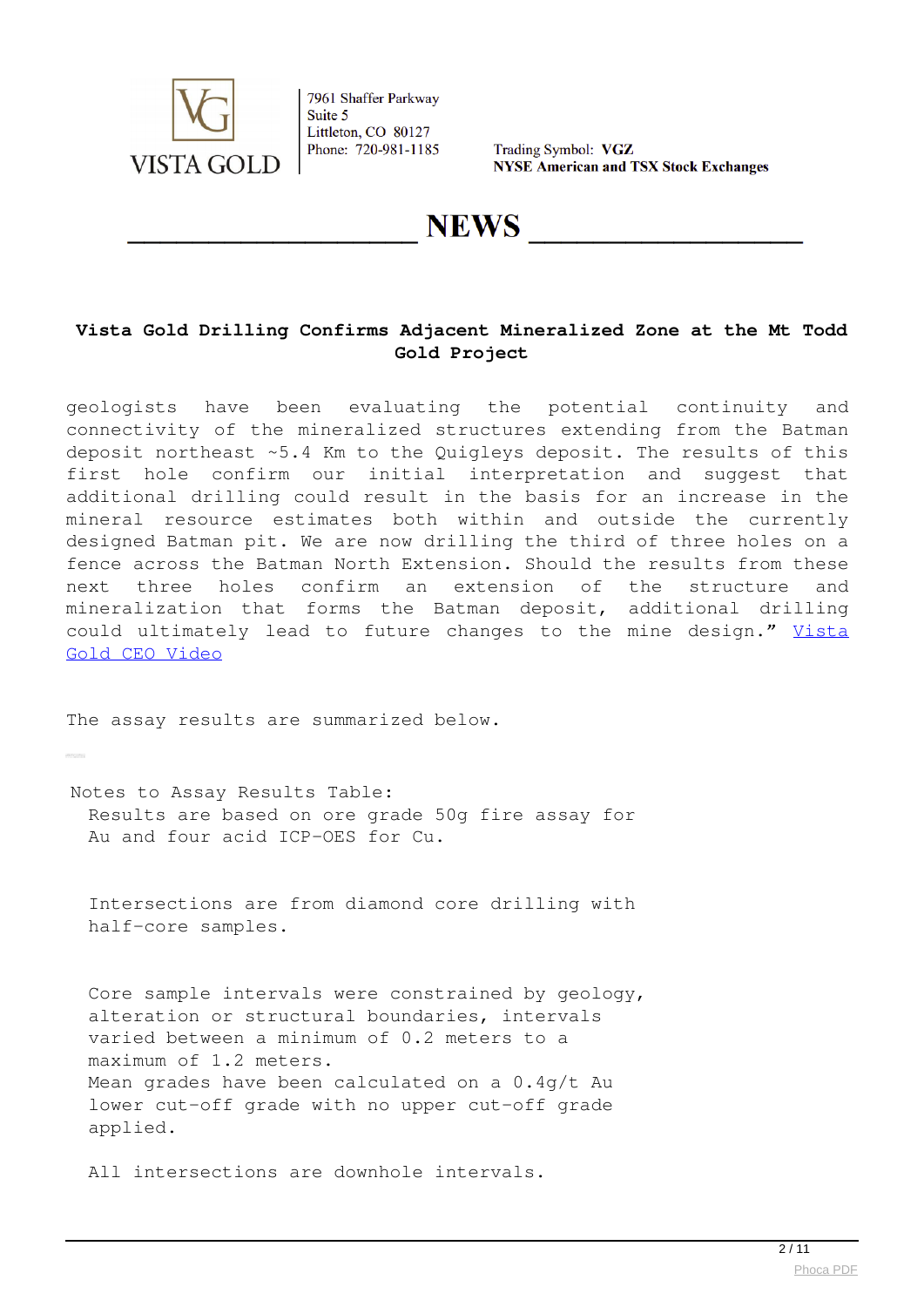

Trading Symbol: VGZ **NYSE American and TSX Stock Exchanges** 

# **NEWS**

### **Vista Gold Drilling Confirms Adjacent Mineralized Zone at the Mt Todd Gold Project**

All downhole deviations have been verified by downhole camera and or downhole gyro.

Collar coordinates surveyed by GPS.

The Company maintains a QA/QC program, as described below.

The assay laboratories responsible for the assays were NAL Pty Ltd, Pine Creek, NT and Genalysis Laboratory Services Pty Ltd, Perth, WA.

**Figure 1 – Batman Hanging Wall Lode**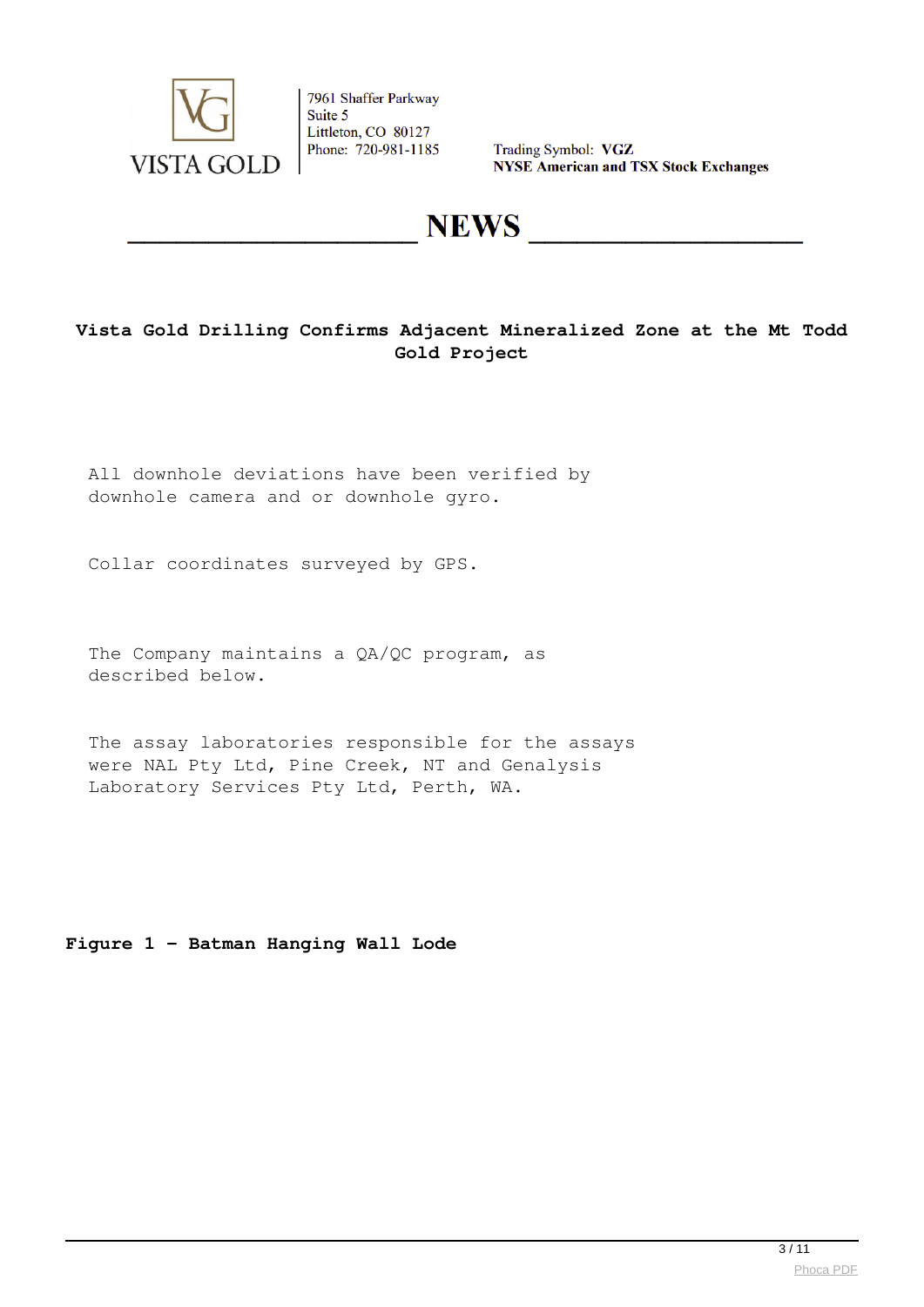

Trading Symbol: VGZ **NYSE American and TSX Stock Exchanges** 

**NEWS** 

### **Vista Gold Drilling Confirms Adjacent Mineralized Zone at the Mt Todd Gold Project**



The plan view above shows the interpreted location of the Batman Hanging Wall Lode. VB20-001 intersected the lode at the predicted location and encountered a thicker mineralized zone than anticipated. As shown, the Batman Hanging Wall Lode splays off from the known Hanging Wall Lodes adjacent to the Core Zone and trends to the northeast where it connects to a thickening zone of mineralization that is in alignment with the mineralized structure that hosts the Golf-Tollis known mineralization.

## **Figure 2 – Section A-A' (8435650N)**

**VB20-001** (see below)

In the cross section below the location and assay results of VB20-001 are shown relative to the core and hanging wall zones of the Batman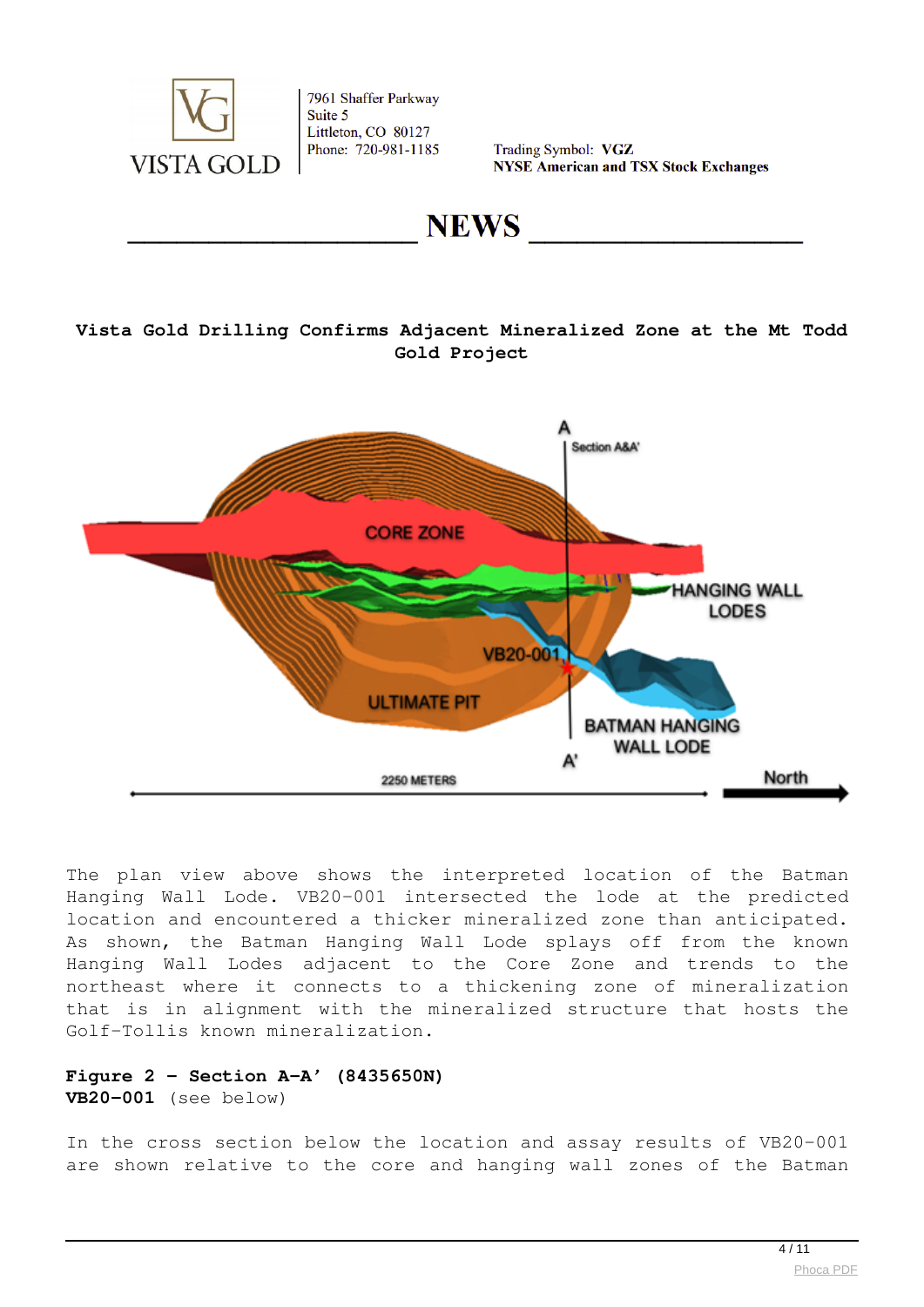

Trading Symbol: VGZ **NYSE American and TSX Stock Exchanges** 

# **NEWS**

### **Vista Gold Drilling Confirms Adjacent Mineralized Zone at the Mt Todd Gold Project**

deposit. The subsequent cross section provides a closer view of hole VB20-001 and the drill results within the confines of the Batman Hanging Wall Lode.



**Figure 3 – Enlargement of VB20-001**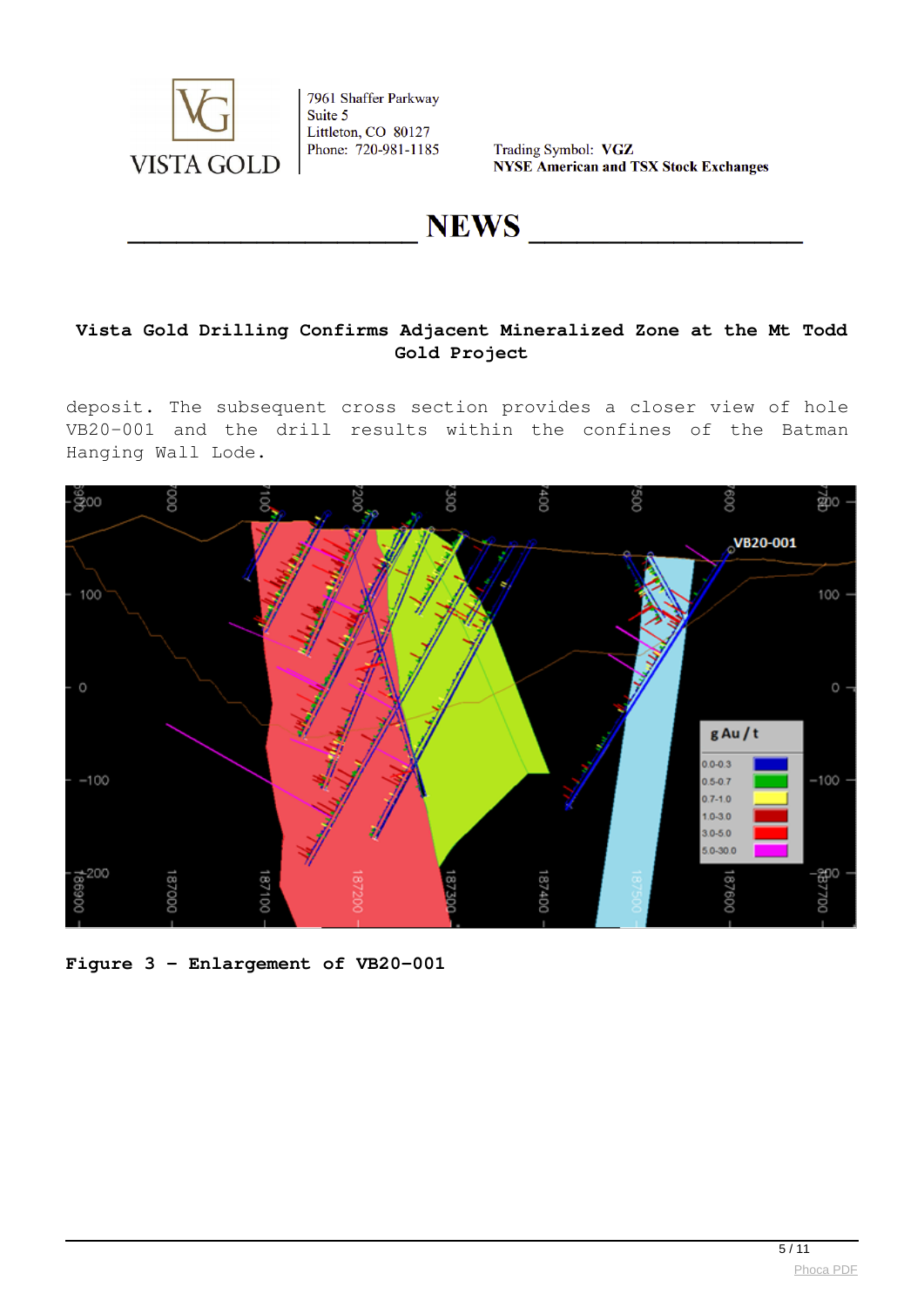

Trading Symbol: VGZ<br>NYSE American and TSX Stock Exchanges

**NEWS** 

### **Vista Gold Drilling Confirms Adjacent Mineralized Zone at the Mt Todd Gold Project**



**Qualified Person**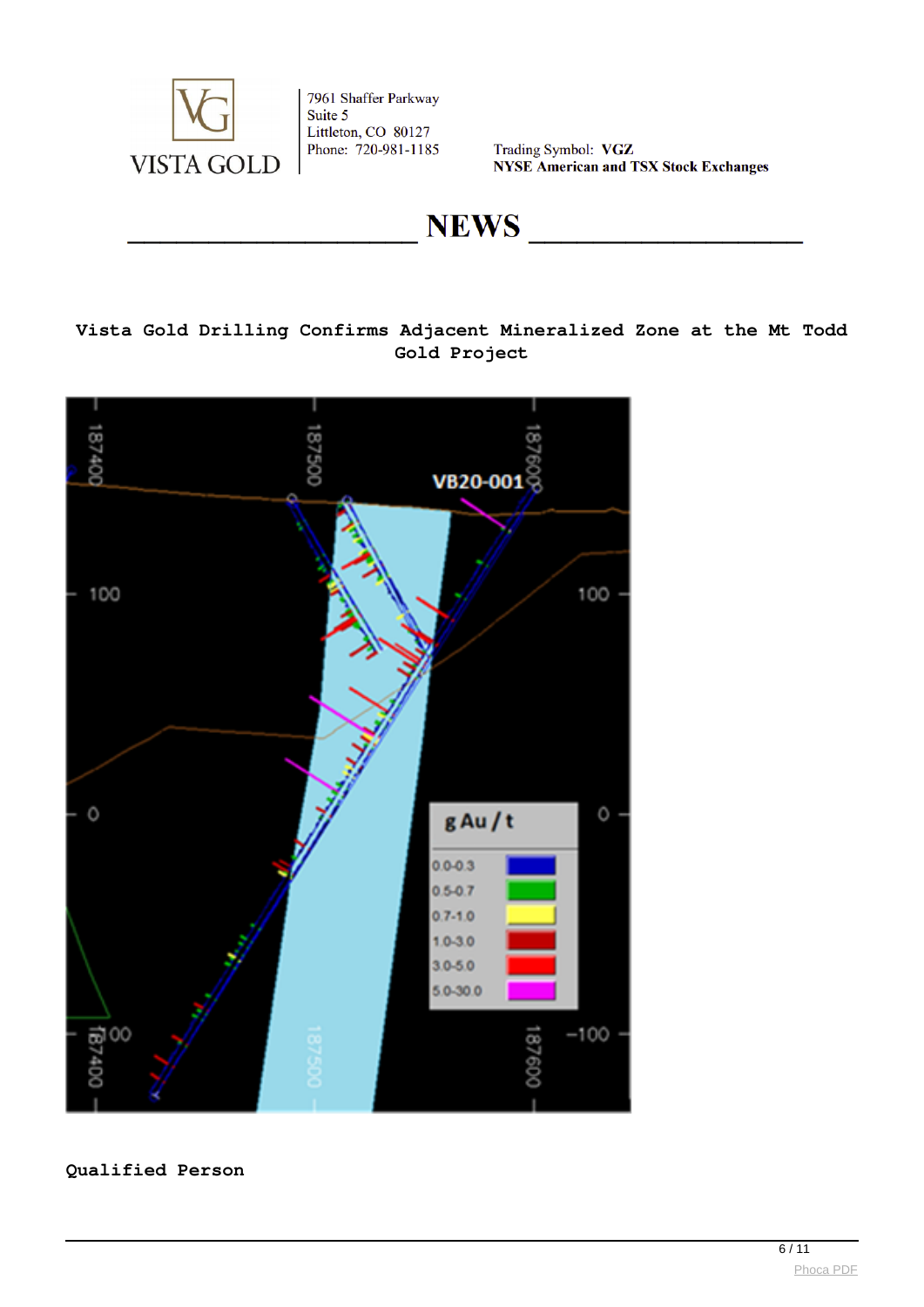

Trading Symbol: VGZ **NYSE American and TSX Stock Exchanges** 

**NEWS** 

### **Vista Gold Drilling Confirms Adjacent Mineralized Zone at the Mt Todd Gold Project**

John Rozelle, Vista's Sr. Vice President, a Qualified Person (QP) as defined by National Instrument 43-101 – *Standards of Disclosure for Mineral Projects*, has verified the data underlying the information contained in and has approved this press release.

#### **Data Verification and QA/QC**

The sampling method and approach for the drillholes are as follows:

- The drill core, upon removal from the core barrel, is placed into plastic core boxes;
- The poly core boxes are transported to the sample preparation building;
- The core is marked, geologically logged, geotechnically logged, photographed, and sawn into halves. One-half is placed into sample bags as one-meter sample lengths, and the other half retained for future reference. The only exception to this is when a portion of the remaining core has been flagged for use in the ongoing metallurgical testwork;
- The bagged samples have sample tags placed both inside and on the outside of the sample bags. The individual samples are grouped into "lots" for submission to Northern Analytical Laboratories for preparation and analytical testing; and
- All of this work was done under the supervision of a Vista geologist.

Processing of the core included photographing, geotechnical and geologic logging, and marking the core for sampling. The nominal sample interval was one meter. When this process was completed, the core was moved into the core cutting/storage area where it was laid out for sampling. The core was laid out using the following procedures:

One meter depth intervals were marked out on the core by a member of the geologic staff;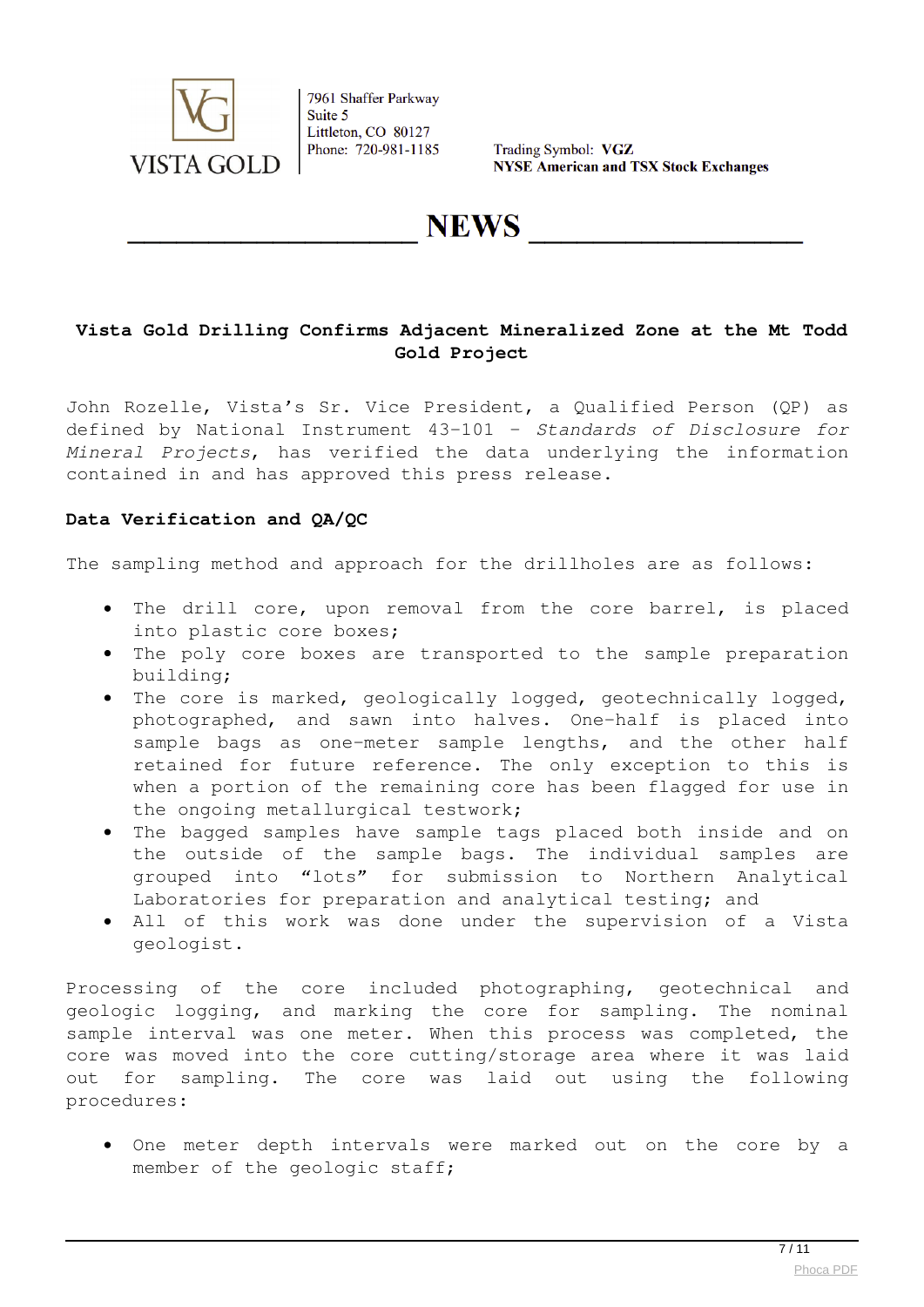

Trading Symbol: VGZ **NYSE American and TSX Stock Exchanges** 

**NEWS** 

### **Vista Gold Drilling Confirms Adjacent Mineralized Zone at the Mt Todd Gold Project**

- Core orientation (bottom of core) was marked with a solid line when at least three orientation marks aligned and used for structural measurements. When orientation marks were insufficient an estimated orientation was indicated by a dashed line;
- Geologic logging was then done by a member of the geologic staff. Assay intervals were selected at that time and a cut line marked on the core. The standard sample interval was one-m, with a minimum of 0.2 m and a maximum of 1.2 m;
- Blind sample numbers were then assigned based on pre-labeled sample bags. Sample intervals were then indicated in the core tray at the appropriate locations; and
- Each core tray was photographed and restacked on pallets pending sample cutting and stored on site indefinitely.

The core was then cut using diamond saws with each interval placed in sample bags. At this time, the standards and blanks were also placed in plastic bags for inclusion in the shipment. A reference standard or a blank was inserted at a minimum ratio of 1 in 10 and at suspected high grade intervals additional blanks sample were added. Standard reference material was sourced from Ore Research & Exploration Pty Ltd and provided in 60 g sealed packets. When a sequence of five samples was completed, they were placed in a shipping bag and closed with a zip tie. All of these samples were kept in the secure area until crated for shipping.

Samples were placed in crates for shipping with 100 samples per crate (20 shipping bags). The crates were stacked outside the core shed until picked up for transport.

The QP is satisfied that sample security measures meet industry standards. Statistical analysis of the various drilling populations and quality assurance/quality control (QA/QC) samples has not either identified or highlighted any reasons to not accept the data as representative of the tenor and grade of the mineralization estimated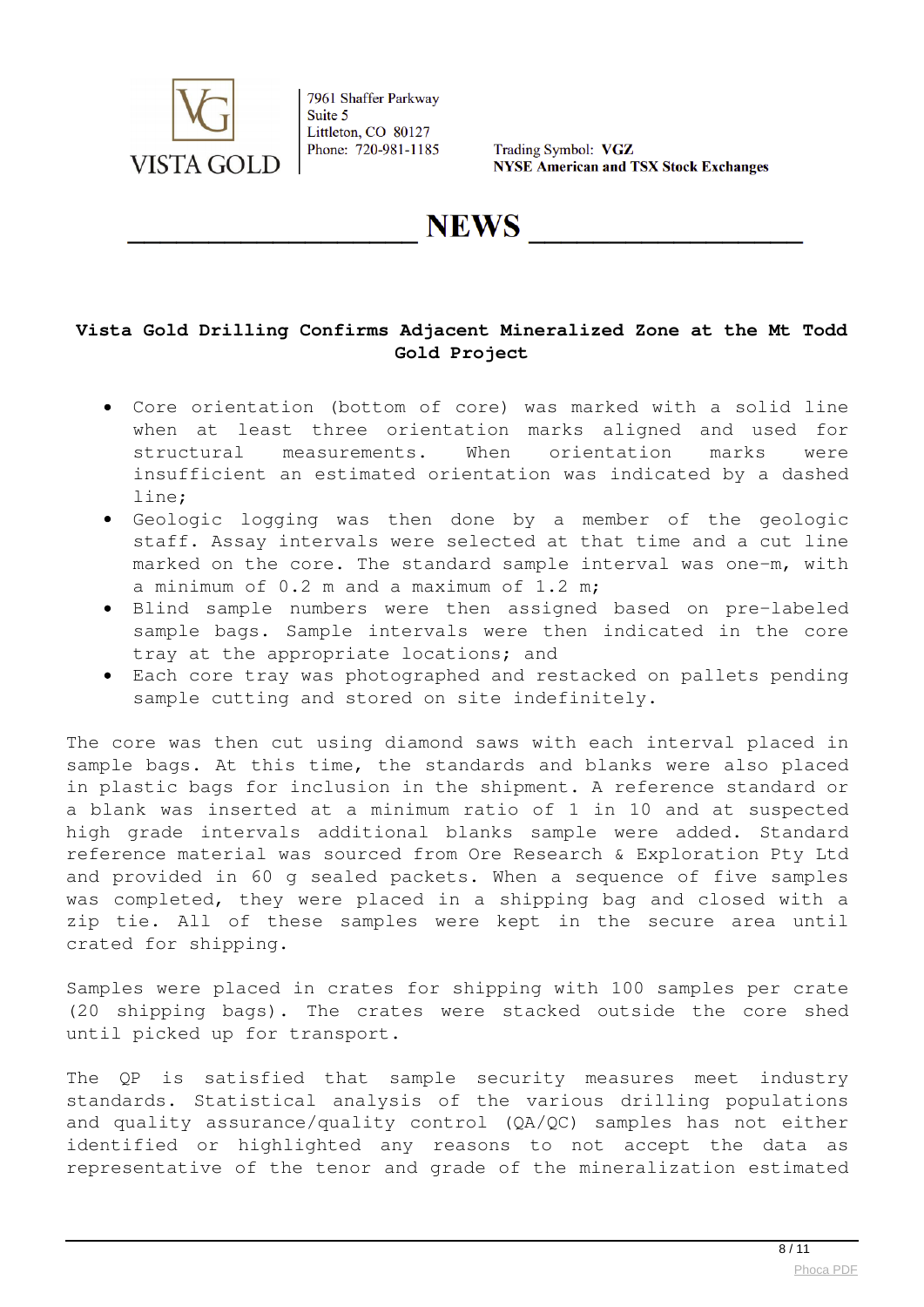

Trading Symbol: VGZ **NYSE American and TSX Stock Exchanges** 

**NEWS** 

### **Vista Gold Drilling Confirms Adjacent Mineralized Zone at the Mt Todd Gold Project**

at the Batman deposit. NAL Pty. Ltd and Genalysis Laboratory Services Pty Ltd. are both independent of the Company.

#### **About Vista Gold Corp.**

The Company is a gold project developer. The Company's flagship asset is the Mt Todd gold project in the Tier-1 mining jurisdiction of Northern Territory, Australia. Mt Todd is the largest undeveloped gold project in Australia and if developed as presently designed, would potentially be Australia's 6<sup>th</sup> largest gold producer on an annual basis.

For further information about Vista or the Mt Todd Gold Project, please contact Pamela Solly, Vice President of Investor Relations, at (720) 981-1185 or visit the Company's website at **[www.vistagold.com](https://www.globenewswire.com/Tracker?data=fC10x6rfEAp0cQmtWFbQxhM7RRrm1ZR4s1MjxIqjRDsUYgDRWYshRBMHUlZxVPxXDXrjCIJq8sMoYVYMajCIBQ==)** to access important information, including the current Technical Report.

#### **Forward Looking Statement**

This press release contains forward-looking statements within the meaning of the U.S. Securities Act of 1933, as amended, and U.S. Securities Exchange Act of 1934, as amended, and forward-looking information within the meaning of Canadian securities laws. All statements, other than statements of historical facts, included in this press release that address activities, events or developments that we expect or anticipate will or may occur in the future, including such things as our belief that we have identified the up plunge, northern extension of the higher-grade Batman core zone and our expectation that this will lead to additional efforts to evaluate the continuity of mineralization along the structural corridor northeast of the Batman deposit; our belief of the existence of a mineralized zone that is a connection between the main Batman structure and the Golf-Tollis structure; our belief that additional drilling could result in the basis for an increase in the mineral resource estimates both within and outside the current Batman pit; the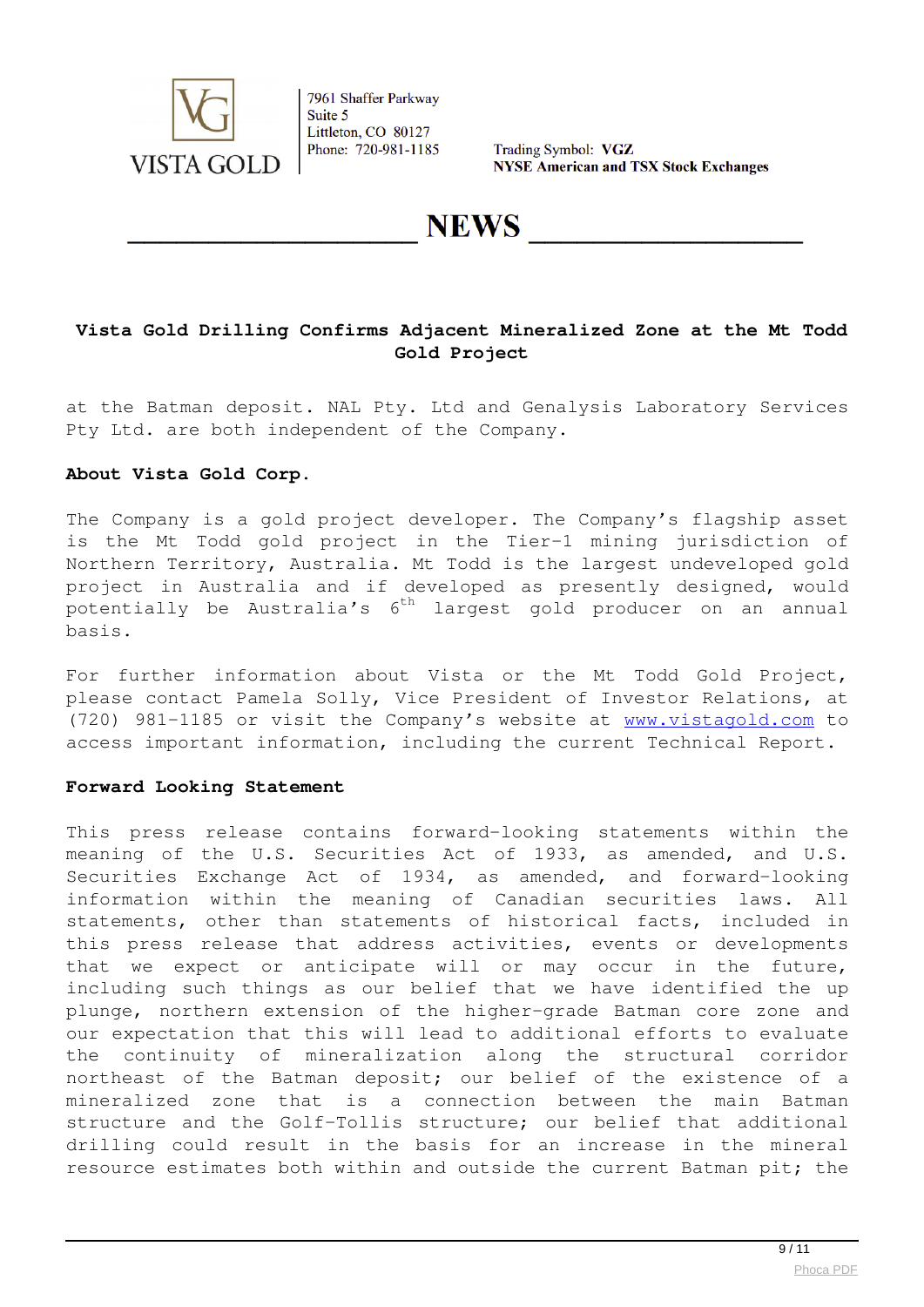

Trading Symbol: VGZ **NYSE American and TSX Stock Exchanges** 

## **NEWS**

### **Vista Gold Drilling Confirms Adjacent Mineralized Zone at the Mt Todd Gold Project**

possibility that successful completion of the drill program at the Batman pit could form the basis for future changes to the mine design, with the combined benefits of better grade and lower stripping; and our belief that Mt Todd is the largest undeveloped gold project in Australia and if developed as presently designed, would potentially be Australia's 6th largest gold producer on an annual basis are forwardlooking statements and forward-looking information. The material factors and assumptions used to develop the forward-looking statements and forward-looking information contained in this press release include the following: our approved business plans, exploration and assay results, results of our test work for process area improvements, mineral resource and reserve estimates and results of preliminary economic assessments, prefeasibility studies and feasibility studies on our projects, if any, our experience with regulators, and positive changes to current economic conditions and the price of gold. When used in this press release, the words "optimistic," "potential," "indicate," "expect," "intend," "hopes," "believe," "may," "will," "if," "anticipate," and similar expressions are intended to identify forward-looking statements and forward-looking information. These statements involve known and unknown risks, uncertainties and other factors which may cause the actual results, performance or achievements of the Company to be materially different from any future results, performance or achievements expressed or implied by such statements. Such factors include, among others, uncertainty of resource and reserve estimates, uncertainty as to the Company's future operating costs and ability to raise capital; risks relating to cost increases for capital and operating costs; risks of shortages and fluctuating costs of equipment or supplies; risks relating to fluctuations in the price of gold; the inherently hazardous nature of mining-related activities; potential effects on our operations of environmental regulations in the countries in which it operates; risks due to legal proceedings; risks relating to political and economic instability in certain countries in which it operates; uncertainty as to the results of bulk metallurgical test work; and uncertainty as to completion of critical milestones for Mt Todd; as well as those